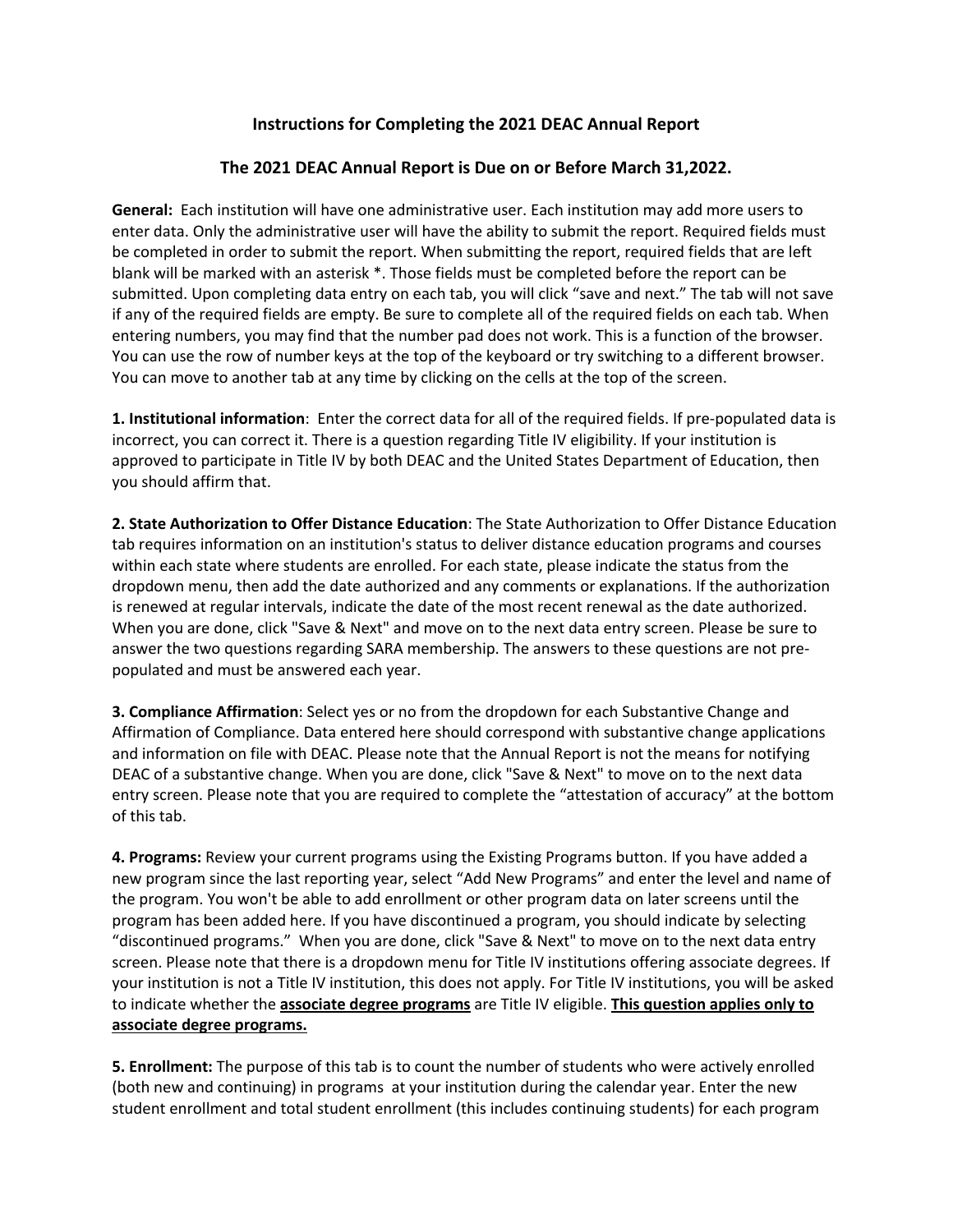here. Students who were enrolled for part of the year and then completed a program or withdrew from the institution or should be included. Students who enrolled during the year and completed a short program should be included. The definition of total enrollment is the number of students who were continuing enrollments added to the number of new enrollments. New enrollments are students who enrolled during the reporting year and who remained enrolled after the initial 5-day minimum cancellation period and met all admissions criteria. Please note that the new student enrollment should be a subset of the total enrollment, so the number of new students enrolled must be less than or equal to the total number of students enrolled. Prior to submitting your report, please check to see that the new student enrollment number is not greater than the enrollment number.

Prior year enrollment is provided for your reference. You will not be able to edit prior year enrollment, contact DEAC directly if errors appear. When you are done, click "Save & Next" to move on to the next data entry screen.

**6. Institutional Outcomes:** This tab has three tables with specific instructions for each table.

### **Institutional Outcomes by Credential Level**

This section of the annual report gathers aggregated data on outcomes at each credential level offered at the institution. The Degree Program Grad Rate and Non-Degree Program Completion tabs (completed on the following pages of the annual report) gather disaggregated data on an individual program basis. The institutional outcomes by credential level report employs a cohort-based model in which a group of entering new students is tracked over time. The cohorts included in this tab should be cohorts that have had time to complete one and one-half times the program length. Please use the same cohorts to complete institutional outcomes by credential level that are used for the data reported in the Degree Program Grad Rate and non-Degree Program Completion. For example, a four-year degree program would track new students starting in 2015 who graduated six years later by 2021. For each level, describe the length of the programs in credit hours and the credit hour type. Then enter the total number of students enrolled across each level of credential (e.g., all associates degree programs, all bachelor's degree programs). Enter the number of students in the cohort who graduated. Enter the number of students in the cohort who withdrew from the programs. Enter the number of inactive students. Inactive students are those in the cohort who are still expected to graduate but are not enrolled in courses at this time. Enter the number of active students. Active students are students in the cohort who are still working on program requirements.

#### **Institutional Graduate Outcomes**

Enter the number of students from the cohort who graduated. For that group of students please enter graduate outcomes based on available data.

#### **Institutional Withdrawals**

Enter the number of students from the cohort who withdrew from the programs. For that group of students please enter reasons for withdrawal based on available data.

### **7. Degree Program Graduation Rates**

Degree program graduation rates provide data on students who have fulfilled the requirements to graduate from an entire program of study at the Associate, Bachelor, Master's, First Professional or Professional Doctorate degree level. The cohorts included in this tab should be cohorts that have had time to complete one and one-half times the program length. This tab should include only programs that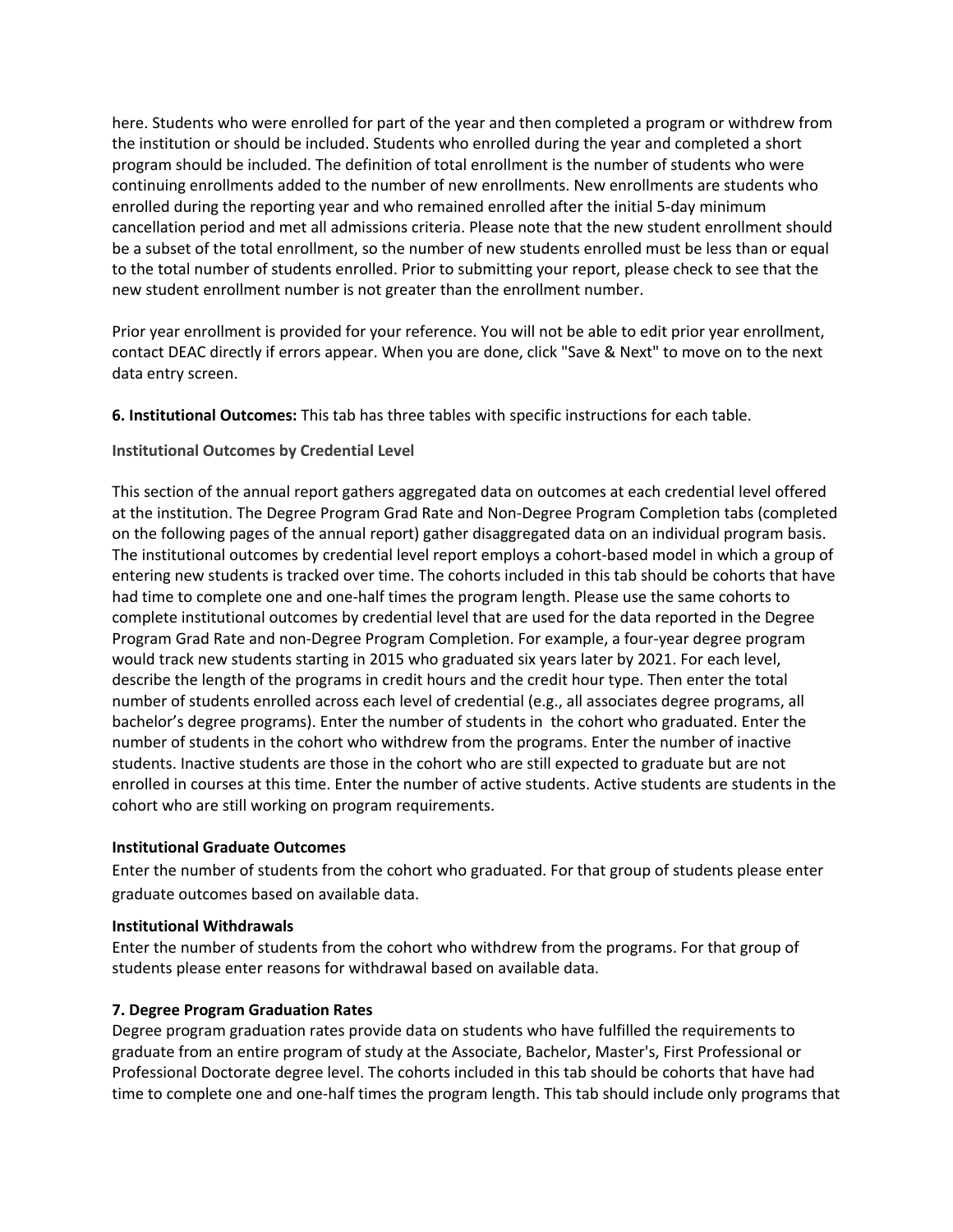have been in operation and enrolling students for a period of time that is equal to or greater than one and a half times the program length. This report employs a cohort-based model in which a group of entering new students are tracked over time. Please use the same cohorts to complete Degree Program Graduation Rates that were used for the institutional outcomes by credential level. Programs that have not been running long enough to have a cohort that has completed one and one-half times the program length should not be included on this tab. For example, a four-year degree program would track new students starting in 2015 who graduated six years later by 2021. For those students who graduated please enter the average years it took the students to graduate. Enrollments are students who remained enrolled after the 5-day minimum cancellation period and met all admissions criteria*.* 

*Optionally, f*or institutions that report IPEDS graduation rates, click on the "IPEDS" button and enter graduation rate data as reported to the Department of Education. When you are done, click "Save & Next" to move on to the next data entry screen. *The DEAC Degree Program Graduation Rate tab is required for all degree-granting institutions. It is only the IPEDS data that is optional. Please use the same cohorts to complete the Degree Program Grad Rate that were used for the institutional outcomes by credential level.*

Please note the second column labeled # of students Excluded from the Original Cohort. Enrollments are students who remained enrolled after the 5-day minimum cancellation period and met all admissions criteria. Exclusions categories include students that fall outside of the definition for enrollments and may include circumstances such as deployment for active duty military service, medical leave of absence, death, other approved leave of absence, or other reasons for exclusions as determined by the institution. **Note - DEAC may request additional information for students reported under "exclusions."**

### **8. Non-degree Program Completion**

Reporting non-degree program completion rates (e.g., postsecondary certificate or diploma, or a high school diploma) is a way for institutions to provide a tangible and direct measure of student achievement. Completion rates are an example of a direct measurement that DEAC uses to evaluate student achievement as appropriate to an institution's mission and educational offerings. This report employs a cohort-based model in which a group of entering new students are tracked over time. Please use the same cohorts to complete Non-degree Program Completion that were used for the institutional outcomes by credential level. This tab should include all programs that have been in operation and enrolling students for a period of time that is equal to or greater than one and a half times the program length. Programs that have not been running long enough to have a cohort that has completed one and one-half times the program length should not be included on this tab. For example, a four-year degree program would track new students starting in 2015 who graduated six years later by 2021. For those students who graduated please enter the average years it took the students to graduate. Enrollments are students who remained enrolled after the 5-day minimum cancellation period and met all admissions criteria. The columns on this tab should be answered with respect to the cohort.

### **9. Student Satisfaction**

DEAC expects its accredited institutions to systematically seek student and alumni opinions as an indirect measure for evaluating and improving curricula, instructional materials, method of delivery and student support. Report the results from the Student Satisfaction survey here. When you are done, click "Save & Next" to move on to the next data entry screen. Please note that this tab will accept only numeric input. If you try to enter letters or symbols such as a percent sign, it will not save your data. This tab does not calculate the percentages.